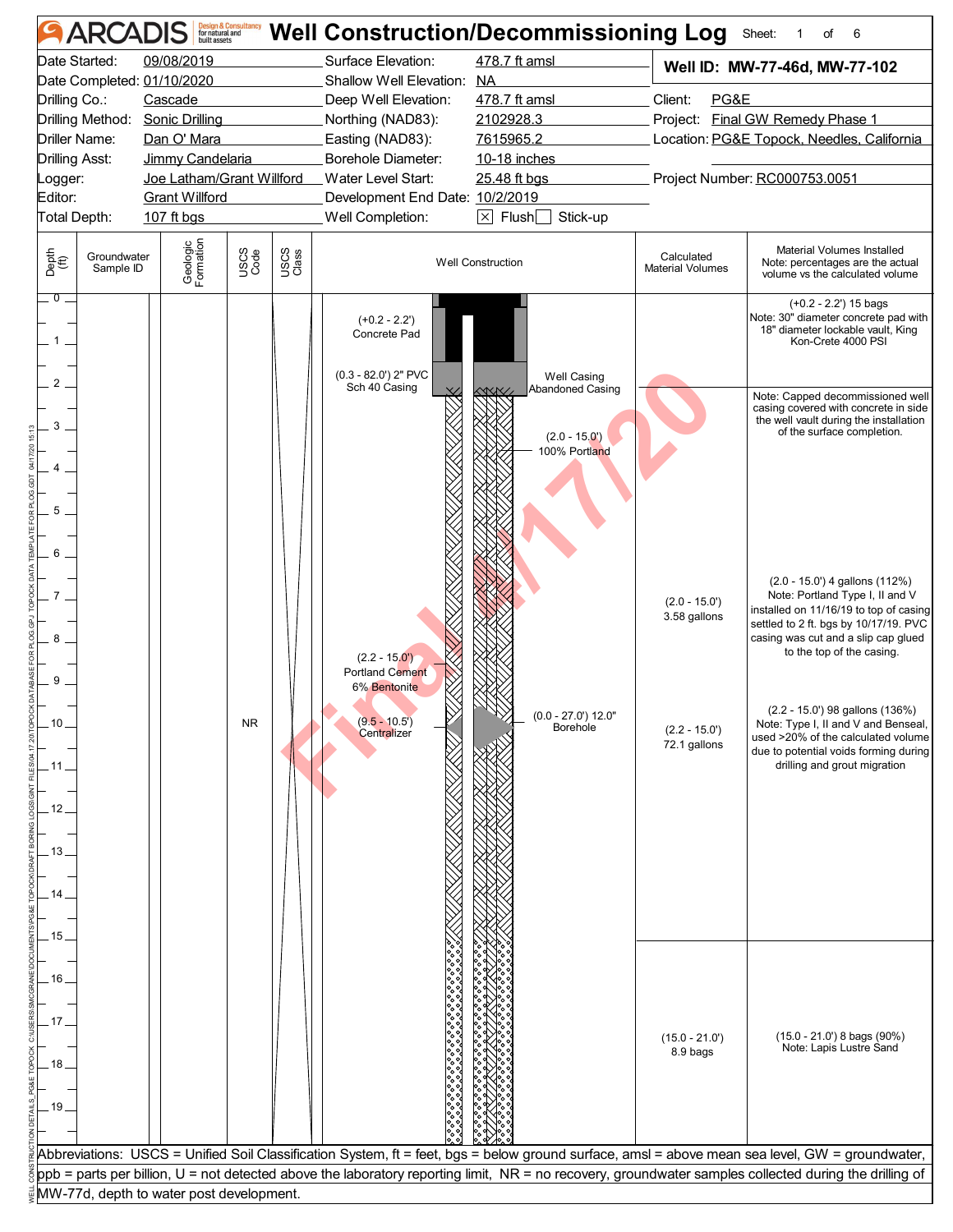|               | <b>ARCADIS</b>             |                                          | <b>Design &amp; Consultancy</b><br>for natural and<br>built assets |               | <b>Well Construction/Decommissioning Log</b> |                          |                                       |                                            | Sheet:<br>$\overline{2}$<br>6<br>of                                                                                                                                                                                                                                               |  |  |
|---------------|----------------------------|------------------------------------------|--------------------------------------------------------------------|---------------|----------------------------------------------|--------------------------|---------------------------------------|--------------------------------------------|-----------------------------------------------------------------------------------------------------------------------------------------------------------------------------------------------------------------------------------------------------------------------------------|--|--|
|               | Date Started:              | 09/08/2019                               |                                                                    |               | Surface Elevation:                           |                          | 478.7 ft amsl                         |                                            | Well ID: MW-77-46d, MW-77-102                                                                                                                                                                                                                                                     |  |  |
|               |                            | Date Completed: 01/10/2020               |                                                                    |               | Shallow Well Elevation: NA                   |                          |                                       |                                            |                                                                                                                                                                                                                                                                                   |  |  |
|               | Drilling Co.:<br>Cascade   |                                          | Deep Well Elevation:                                               |               | 478.7 ft amsl                                | Client:<br>PG&E          |                                       |                                            |                                                                                                                                                                                                                                                                                   |  |  |
|               | Drilling Method:           | <b>Sonic Drilling</b>                    |                                                                    |               | Northing (NAD83):                            | 2102928.3                |                                       |                                            | Project: Final GW Remedy Phase 1                                                                                                                                                                                                                                                  |  |  |
|               | Driller Name:              | Dan O' Mara                              |                                                                    |               | Easting (NAD83):                             | 7615965.2                |                                       | Location: PG&E Topock, Needles, California |                                                                                                                                                                                                                                                                                   |  |  |
|               | <b>Drilling Asst:</b>      | Jimmy Candelaria                         |                                                                    |               | Borehole Diameter:                           |                          | 10-18 inches                          |                                            |                                                                                                                                                                                                                                                                                   |  |  |
| _ogger:       |                            | Joe Latham/Grant Willford                |                                                                    |               | Water Level Start:                           | 25.48 ft bgs             |                                       |                                            | Project Number: RC000753.0051                                                                                                                                                                                                                                                     |  |  |
| Editor:       |                            | <b>Grant Willford</b>                    |                                                                    |               | Development End Date: 10/2/2019              |                          |                                       |                                            |                                                                                                                                                                                                                                                                                   |  |  |
|               | Total Depth:               | 107 ft bgs                               |                                                                    |               | Well Completion:                             |                          | $\boxtimes$ Flush $\Box$<br>Stick-up  |                                            |                                                                                                                                                                                                                                                                                   |  |  |
| Depth<br>(ft) | Groundwater<br>Sample ID   | Geologic<br>Formation                    | USCS<br>Code                                                       | USCS<br>Class |                                              | <b>Well Construction</b> |                                       | Calculated<br><b>Material Volumes</b>      | Material Volumes Installed<br>Note: percentages are the actual<br>volume vs the calculated volume                                                                                                                                                                                 |  |  |
| $.20$ $-$     |                            |                                          |                                                                    |               | $(0.3 - 82.0')$ 2" PVC<br>Sch 40 Casing      |                          | Well Casing<br>Abandoned Casing       | $(15.0 - 21.0')$                           | (15.0 - 21.0') 8 bags (90%)<br>Note: Lapis Lustre Sand                                                                                                                                                                                                                            |  |  |
| $21 -$        |                            |                                          |                                                                    |               |                                              |                          |                                       | 8.9 bags                                   |                                                                                                                                                                                                                                                                                   |  |  |
| $22 -$        |                            |                                          |                                                                    |               |                                              |                          |                                       |                                            |                                                                                                                                                                                                                                                                                   |  |  |
| 23.           |                            |                                          |                                                                    |               |                                              |                          |                                       |                                            |                                                                                                                                                                                                                                                                                   |  |  |
|               |                            |                                          | <b>NR</b>                                                          |               |                                              |                          | $(0.0 - 27.0')$ 12.0"<br>Borehole     |                                            |                                                                                                                                                                                                                                                                                   |  |  |
| $24-$         |                            |                                          |                                                                    |               |                                              |                          |                                       |                                            |                                                                                                                                                                                                                                                                                   |  |  |
|               |                            |                                          |                                                                    |               |                                              |                          |                                       |                                            |                                                                                                                                                                                                                                                                                   |  |  |
| $25 -$        |                            |                                          |                                                                    |               |                                              |                          |                                       |                                            |                                                                                                                                                                                                                                                                                   |  |  |
|               |                            |                                          |                                                                    |               |                                              |                          |                                       |                                            |                                                                                                                                                                                                                                                                                   |  |  |
| 26.           |                            |                                          |                                                                    |               |                                              |                          |                                       |                                            |                                                                                                                                                                                                                                                                                   |  |  |
|               |                            |                                          |                                                                    |               |                                              |                          |                                       |                                            |                                                                                                                                                                                                                                                                                   |  |  |
| 27.           |                            |                                          |                                                                    |               |                                              |                          |                                       |                                            |                                                                                                                                                                                                                                                                                   |  |  |
|               |                            |                                          |                                                                    |               |                                              |                          |                                       |                                            |                                                                                                                                                                                                                                                                                   |  |  |
| 28_<br>29.    |                            | Topock -<br>Fluvial<br>Deposits          | <b>SP</b>                                                          |               |                                              |                          | $(24.0 - 36.2')$<br>Decommissioned    | $(24.0 - 36.2')$<br>2 gallons              | (24.0 - 36.2') 4 gallons (200%)<br>Note: 0.5 bags of cal-silica 3/8 x 1/4"<br>pea gravel to a depth of 24 ft. bgs.<br>Portland Cement Type I, II and V,<br>installed on 10/15/19 to top of casing<br>and settled to 24 ft. bgs by 10/16/19.<br>Used >20% of the calculated volume |  |  |
|               |                            |                                          |                                                                    |               |                                              |                          | screen interval with a                |                                            | due to migration into the filter pack                                                                                                                                                                                                                                             |  |  |
| 30            |                            | Topock -                                 |                                                                    |               | (21.0 - 50.0') Cemex<br>#3 MESH (8x10)       |                          | combination of<br>pea gravel and 100% |                                            | and screen interval.                                                                                                                                                                                                                                                              |  |  |
|               |                            | Fluvial                                  | CL                                                                 |               |                                              |                          | <b>Portland Cement</b>                |                                            |                                                                                                                                                                                                                                                                                   |  |  |
| .31.          |                            | Deposits                                 |                                                                    |               |                                              |                          | grout.                                |                                            |                                                                                                                                                                                                                                                                                   |  |  |
| .32.          | MW-D-VAS-                  |                                          |                                                                    |               |                                              |                          |                                       |                                            | (21.0 - 50.0') 45 bags (143%)<br>Note: Lapis Lustre Sand, used >20%                                                                                                                                                                                                               |  |  |
|               | 30-35<br>$($ < 0.17 U ppb) |                                          |                                                                    |               |                                              |                          |                                       | $(21.0 - 50.0)$<br>31.4 bags               | of the calculated volume due to                                                                                                                                                                                                                                                   |  |  |
| 33.           | 8/10/2019<br>17:08         |                                          |                                                                    |               |                                              |                          |                                       |                                            | potential voids forming during<br>drilling.                                                                                                                                                                                                                                       |  |  |
|               |                            |                                          |                                                                    |               |                                              |                          | (27.0 - 107.0') 10.0"<br>Borehole     |                                            |                                                                                                                                                                                                                                                                                   |  |  |
| 34.           |                            | Topock -<br>Fluvial                      | ML                                                                 |               |                                              |                          |                                       |                                            |                                                                                                                                                                                                                                                                                   |  |  |
|               |                            | Deposits                                 |                                                                    |               |                                              |                          |                                       |                                            |                                                                                                                                                                                                                                                                                   |  |  |
| 35.           |                            |                                          |                                                                    |               |                                              |                          |                                       |                                            |                                                                                                                                                                                                                                                                                   |  |  |
|               |                            |                                          |                                                                    |               |                                              |                          |                                       |                                            |                                                                                                                                                                                                                                                                                   |  |  |
| 36.           |                            |                                          |                                                                    |               |                                              |                          |                                       |                                            |                                                                                                                                                                                                                                                                                   |  |  |
|               |                            |                                          |                                                                    |               |                                              |                          |                                       |                                            |                                                                                                                                                                                                                                                                                   |  |  |
| 37.           |                            |                                          |                                                                    |               |                                              |                          |                                       |                                            |                                                                                                                                                                                                                                                                                   |  |  |
| 38.           |                            | Topock -<br>Fluvial<br>Deposits          | <b>CL</b>                                                          |               |                                              |                          |                                       |                                            | Note: Attempts to remove the<br>formation and filter pack sand prior<br>to decommisssioning were<br>unsuccessful and material was left in                                                                                                                                         |  |  |
| .39           |                            |                                          |                                                                    |               |                                              |                          |                                       |                                            | place.                                                                                                                                                                                                                                                                            |  |  |
|               |                            |                                          |                                                                    |               |                                              |                          |                                       |                                            |                                                                                                                                                                                                                                                                                   |  |  |
|               |                            |                                          | <b>GM</b>                                                          |               |                                              |                          |                                       |                                            |                                                                                                                                                                                                                                                                                   |  |  |
|               |                            |                                          |                                                                    |               |                                              |                          |                                       |                                            | Abbreviations: USCS = Unified Soil Classification System, ft = feet, bgs = below ground surface, amsl = above mean sea level, GW = groundwater,                                                                                                                                   |  |  |
|               |                            |                                          |                                                                    |               |                                              |                          |                                       |                                            | ppb = parts per billion, U = not detected above the laboratory reporting limit, NR = no recovery, groundwater samples collected during the drilling of                                                                                                                            |  |  |
|               |                            | MW-77d, depth to water post development. |                                                                    |               |                                              |                          |                                       |                                            |                                                                                                                                                                                                                                                                                   |  |  |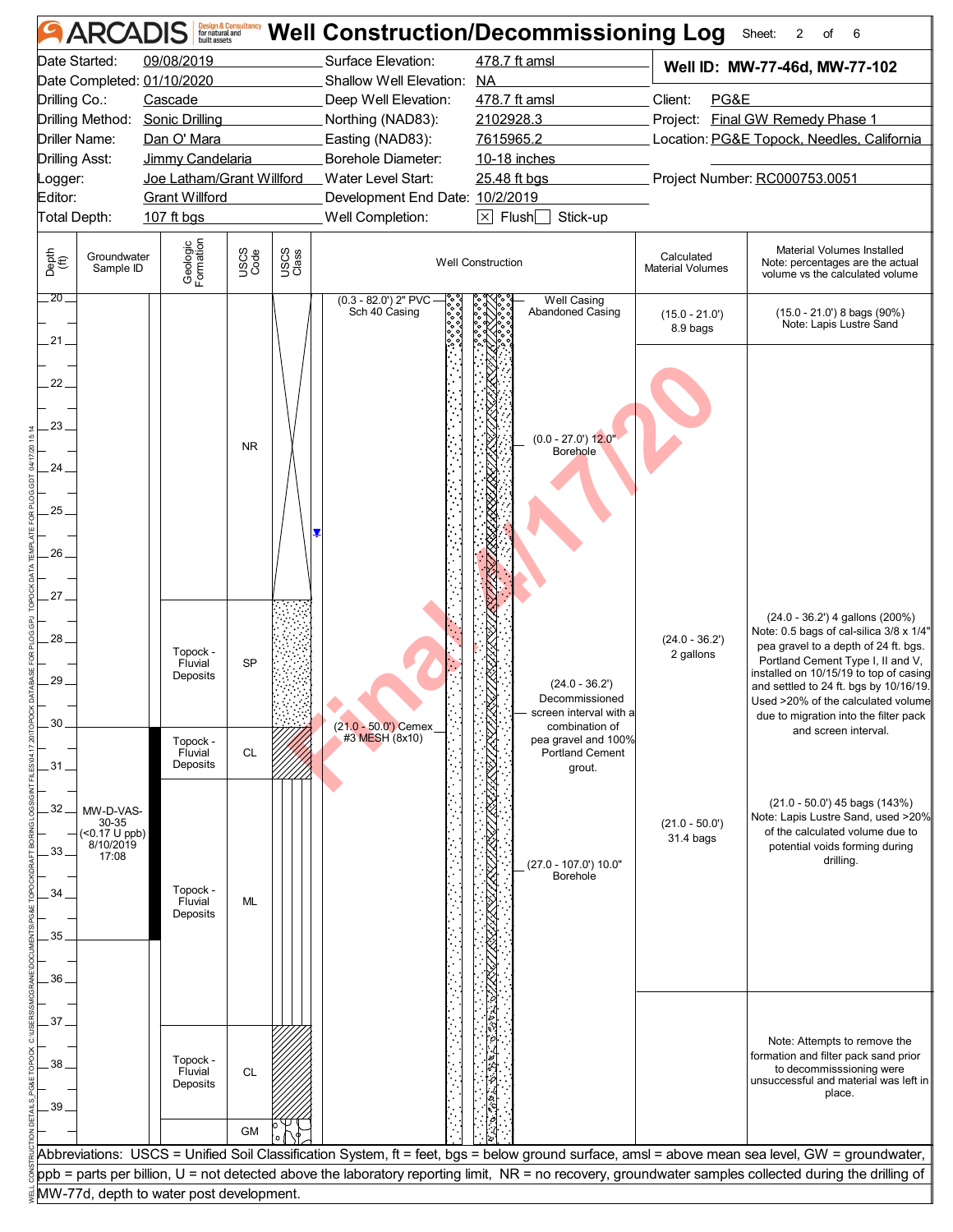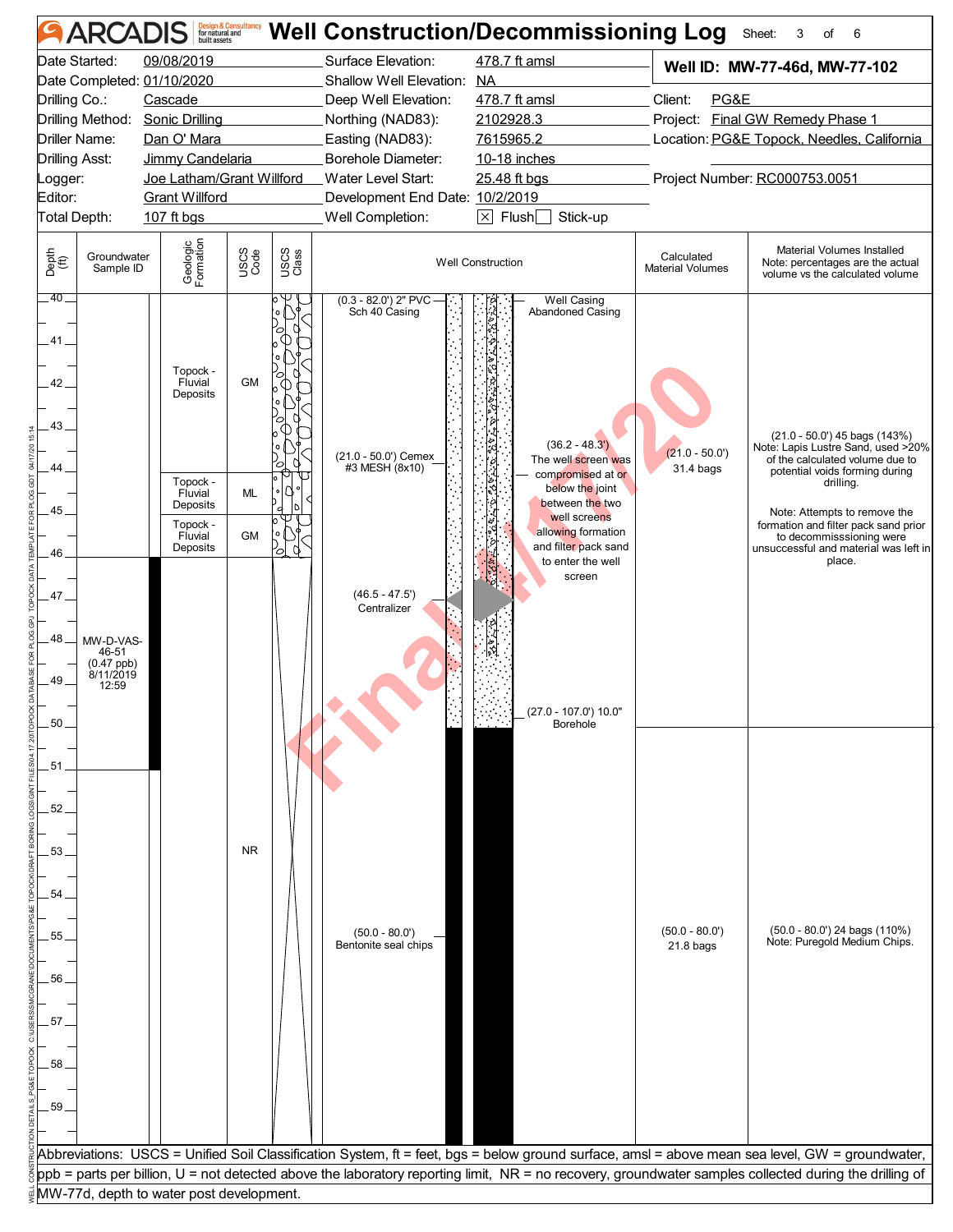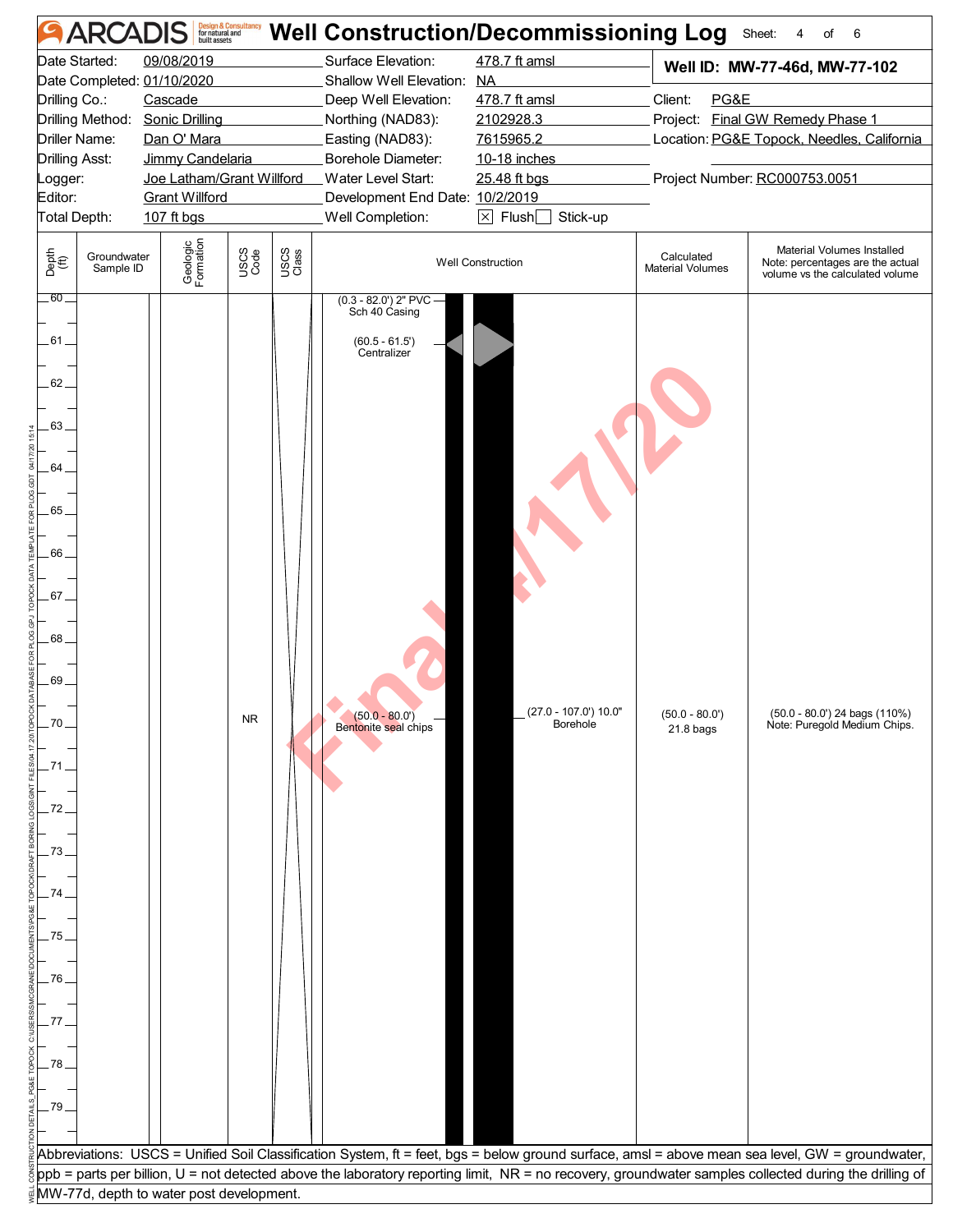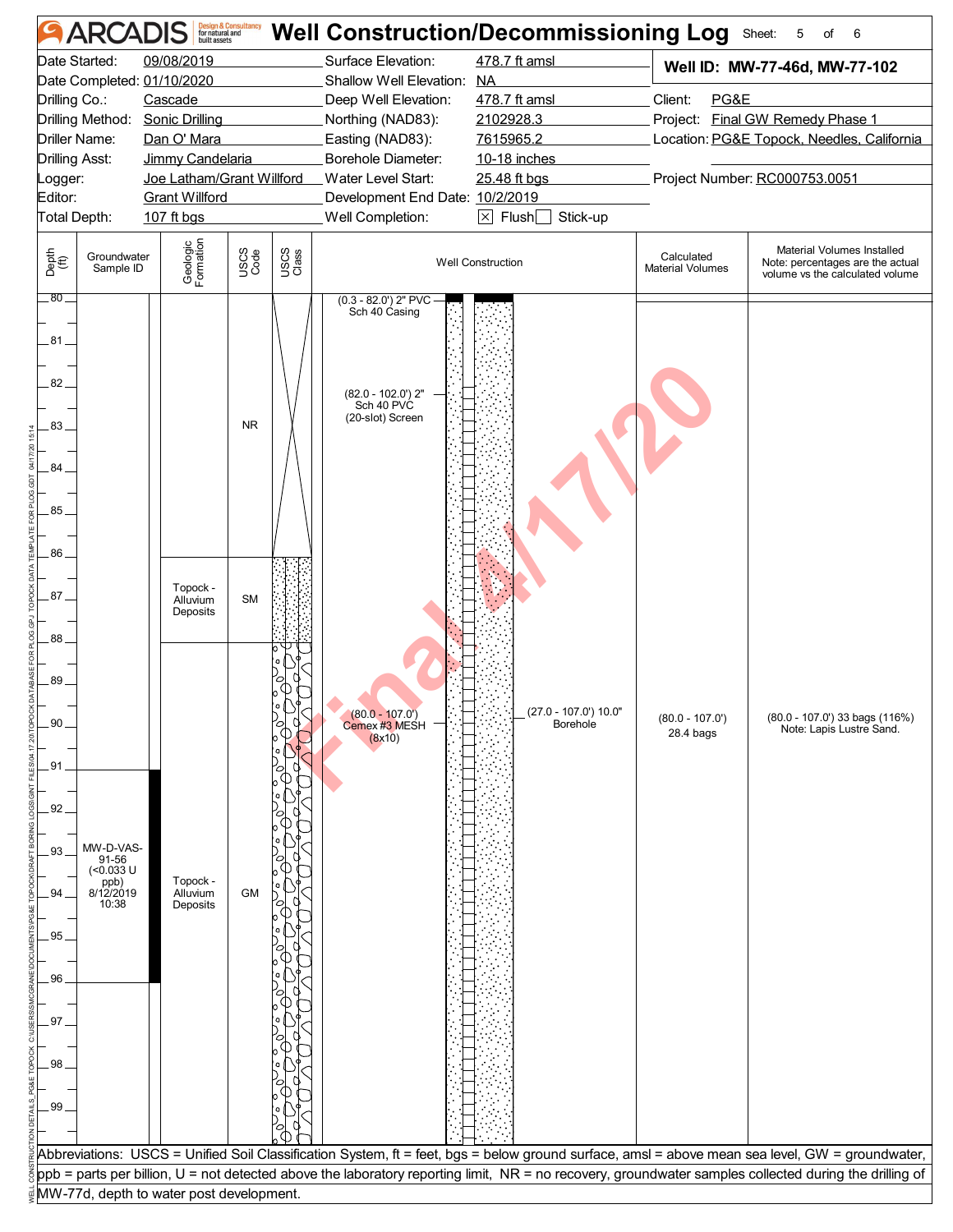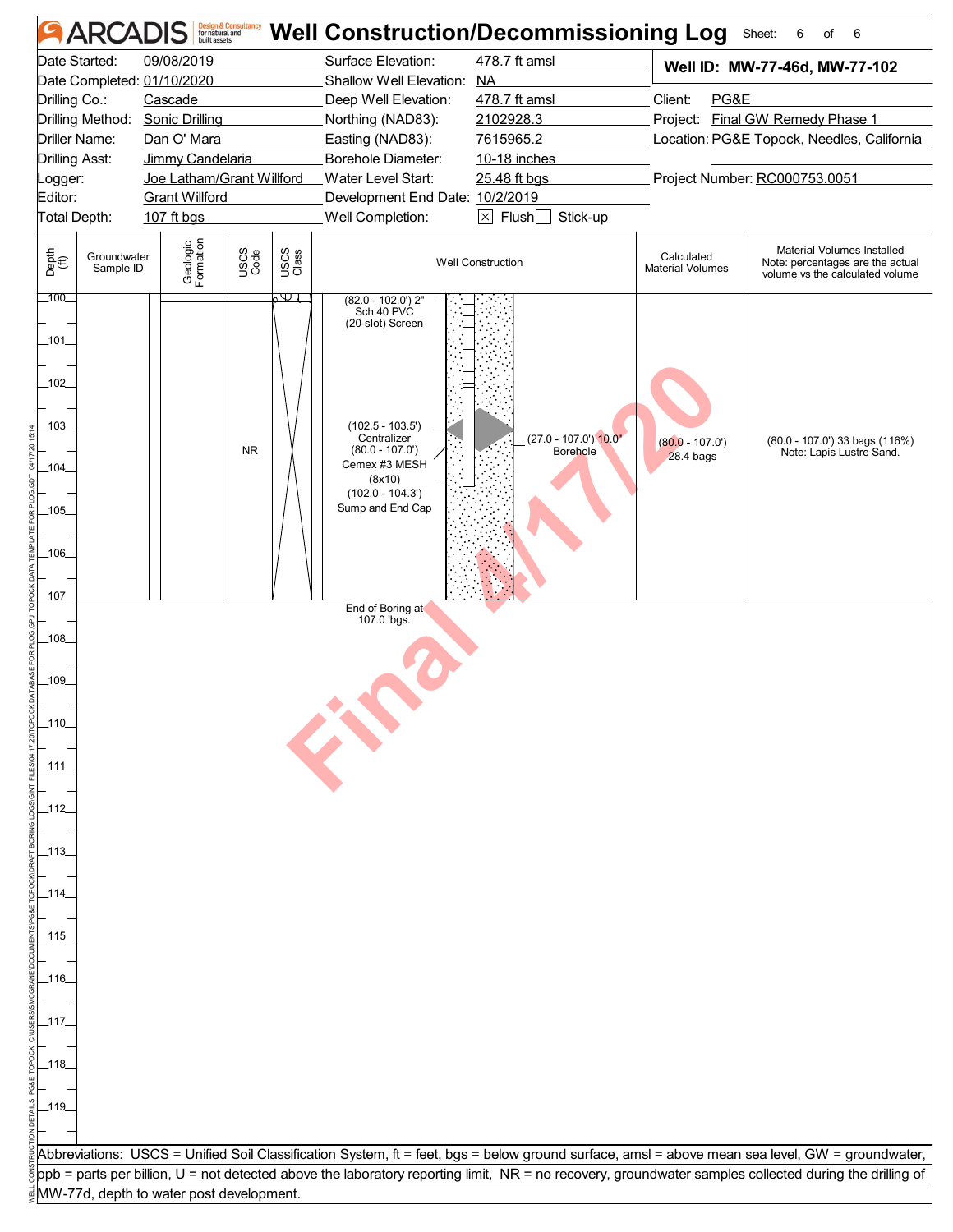|                                                                                                                                                                                                   | <b>ARCADIS</b>                              | <b>Design &amp; Consultancy</b><br>for natural and |                       |                                                                                                                       | <b>Boring Log</b>                                     |                                                                                                                                                                                                                |                                                                                                         | Sheet:<br>of<br>1                                 | 6                                 |  |
|---------------------------------------------------------------------------------------------------------------------------------------------------------------------------------------------------|---------------------------------------------|----------------------------------------------------|-----------------------|-----------------------------------------------------------------------------------------------------------------------|-------------------------------------------------------|----------------------------------------------------------------------------------------------------------------------------------------------------------------------------------------------------------------|---------------------------------------------------------------------------------------------------------|---------------------------------------------------|-----------------------------------|--|
| Date Started:<br>09/06/2019<br>Date Completed: 09/07/2019<br>Drilling Co.:<br>Cascade<br>Drilling Method:<br><b>Sonic Drilling</b>                                                                |                                             |                                                    | <b>Total Depth:</b>   | Surface Elevation:<br>Northing (NAD83):<br>Easting (NAD83):                                                           | 478.7 ft amsl<br>2102928.3<br>7615965.2<br>107 ft bgs | Boring No.: MW-77s<br>Client:<br>PG&E<br>Final GW Remedy Phase 1<br>Project:                                                                                                                                   |                                                                                                         |                                                   |                                   |  |
| Drill Rig Type:<br><b>Terrasonic Track Mount</b><br><b>Driller Name:</b><br>Dan O' Mara<br><b>Drilling Asst:</b><br>Jimmy Candelaria<br>Joe Latham<br>Logger:<br>Editor:<br><b>Grant Willford</b> |                                             |                                                    |                       | Borehole Diameter:<br>Depth to First Water: 28 ft bgs<br>Sampling Method:<br>Sampling Interval:<br>Converted to Well: |                                                       | 10-18 inches<br>Screen intervals<br>$\boxed{\times}$ Yes<br>No<br>$\blacksquare$                                                                                                                               | Location: PG&E Topock, Needles, California<br>8 inch x 10 ft. Core Barrel Project Number: RC000753.0051 |                                                   |                                   |  |
| Recovery<br>(in)<br>Depth<br>$\widetilde{f(t)}$                                                                                                                                                   | Sieve<br>Sample ID                          | Groundwater<br>Sample ID                           | Geologic<br>Formation | USCS<br>Code                                                                                                          | USCS<br>Class                                         | Soil Description                                                                                                                                                                                               |                                                                                                         | <b>Drilling Notes</b>                             | <b>Drilling Fluid</b>             |  |
| 1<br>$\overline{c}$<br>3<br>4<br>5<br>6<br>8<br>9<br>.10.<br>$\mathbf 0$<br>$-11.$<br>.12.<br>$-13.$<br>14<br>.15.<br>$.16$ $-$<br>.17.<br>.18.<br>$-19.$                                         | No Sieve<br>Samples<br>Collected            |                                                    |                       | <b>NR</b>                                                                                                             |                                                       | (0.0 - 27.0') No recovery (NR); See lithology log for MW-Dd<br>Abbreviations: USCS = Unified Soil Classification System, ft = feet, bgs = below ground surface, amsl = above mean sea level, GW = groundwater, |                                                                                                         | $(0.0 - 27.0)$ Did<br>not collect or<br>log core. | $(0.0 - 102.0')$<br>No water used |  |
|                                                                                                                                                                                                   |                                             |                                                    |                       |                                                                                                                       |                                                       | ppb = parts per billion, U = not detected above the laboratory reporting limit, NR = no recovery, groundwater samples and depth to water collected                                                             |                                                                                                         |                                                   |                                   |  |
|                                                                                                                                                                                                   | $\frac{1}{3}$ during the drilling of MW-77d |                                                    |                       |                                                                                                                       |                                                       |                                                                                                                                                                                                                |                                                                                                         |                                                   |                                   |  |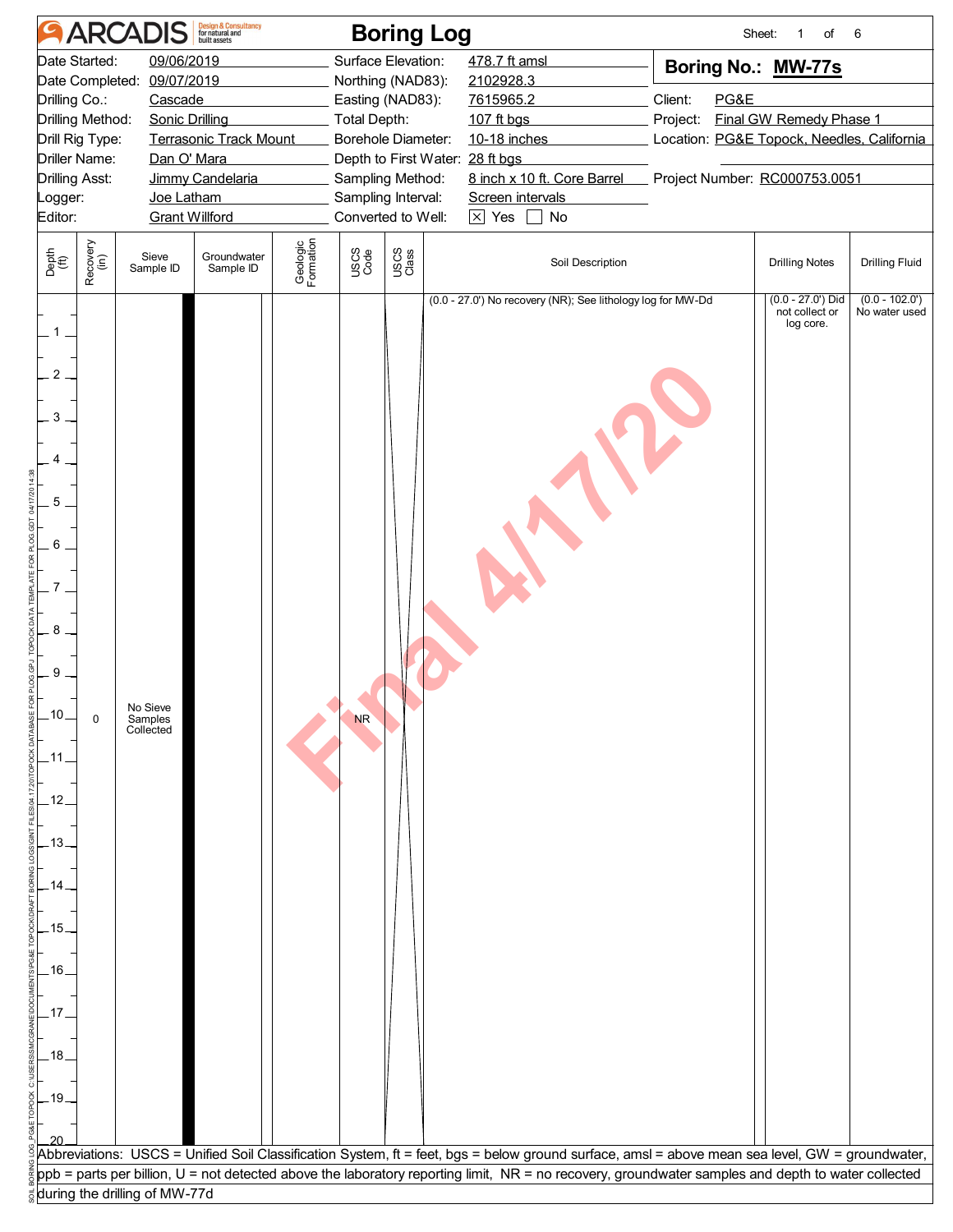|                                                                                                                                                                                                                                                                                                                           |                  | <b>ARCADIS</b>                   | <b>Design &amp; Consultancy</b><br>for natural and                    |                                 |                                                                                                                                                   | <b>Boring Log</b>                                                                                                                                          |                                                                                                                                                                                                                                                                                     |  | 2<br>of<br>Sheet:                                                                                                                            | 6                     |
|---------------------------------------------------------------------------------------------------------------------------------------------------------------------------------------------------------------------------------------------------------------------------------------------------------------------------|------------------|----------------------------------|-----------------------------------------------------------------------|---------------------------------|---------------------------------------------------------------------------------------------------------------------------------------------------|------------------------------------------------------------------------------------------------------------------------------------------------------------|-------------------------------------------------------------------------------------------------------------------------------------------------------------------------------------------------------------------------------------------------------------------------------------|--|----------------------------------------------------------------------------------------------------------------------------------------------|-----------------------|
| Date Started:<br>09/06/2019<br>Date Completed: 09/07/2019<br>Drilling Co.:<br>Cascade<br>Drilling Method:<br>Sonic Drilling<br><b>Terrasonic Track Mount</b><br>Drill Rig Type:<br>Driller Name:<br>Dan O' Mara<br><b>Drilling Asst:</b><br>Jimmy Candelaria<br>Joe Latham<br>Logger:<br><b>Grant Willford</b><br>Editor: |                  |                                  |                                                                       | <b>Total Depth:</b>             | Surface Elevation:<br>Northing (NAD83):<br>Easting (NAD83):<br>Borehole Diameter:<br>Sampling Method:<br>Sampling Interval:<br>Converted to Well: | 478.7 ft amsl<br>2102928.3<br>7615965.2<br>107 ft bgs<br>10-18 inches<br>Depth to First Water: 28 ft bgs<br>Screen intervals<br>$\boxed{\times}$ Yes<br>No | Boring No.: MW-77s<br>Client:<br>PG&E<br>Final GW Remedy Phase 1<br>Project:<br>Location: PG&E Topock, Needles, California<br>8 inch x 10 ft. Core Barrel Project Number: RC000753.0051                                                                                             |  |                                                                                                                                              |                       |
| Depth<br>(ft)                                                                                                                                                                                                                                                                                                             | Recovery<br>(in) | Sieve<br>Sample ID               | Groundwater<br>Sample ID                                              | Geologic<br>Formation           | USCS<br>Code                                                                                                                                      | USCS<br>Class                                                                                                                                              | Soil Description                                                                                                                                                                                                                                                                    |  | <b>Drilling Notes</b>                                                                                                                        | <b>Drilling Fluid</b> |
| .21.<br>22.<br>23.<br>24.<br>25.<br>26.<br>27.<br>28.                                                                                                                                                                                                                                                                     | 0                |                                  |                                                                       | Topock -<br>Fluvial             | <b>NR</b><br><b>SP</b>                                                                                                                            |                                                                                                                                                            | (27.0 - 30.0') Topock - Fluvial Deposits; Poorly graded sand (SP);<br>dark yellowish brown (10YR 3/4); fine grained to medium grained,<br>subround to round; dry to moist<br>(28'); moist to wet                                                                                    |  | $(27.0 - 46.0')$<br>Top foot of core<br>barrel was<br>slough.                                                                                |                       |
| 29.<br>30                                                                                                                                                                                                                                                                                                                 |                  | No Sieve<br>Samples<br>Collected |                                                                       | Deposits<br>Topock -<br>Fluvial | CL                                                                                                                                                |                                                                                                                                                            | (29') dark olive gray / olive gray (5Y 3/2)<br>(30.0 - 31.2') Topock - Fluvial Deposits; Lean clay (CL); dark gray<br>(10YR 4/1); medium plasticity; some silt; moist to wet                                                                                                        |  | $(30.0 - 39.2')$<br>Archeologists                                                                                                            |                       |
| .31<br>.32.<br>.33.                                                                                                                                                                                                                                                                                                       | 228              |                                  | MW-D-VAS-<br>30-35<br>$(0.17 \text{ U}$<br>ppb)<br>8/10/2019<br>17:08 | <b>Deposits</b>                 |                                                                                                                                                   |                                                                                                                                                            | (31.2 - 37.0') Topock - Fluvial Deposits; Silt (ML); dark grayish<br>brown / dark yellowish brown (10YR 4/2); low plasticity; little clay;<br>moist to wet                                                                                                                          |  | and tribal<br>geologist where<br>notified of clay<br>units. Clay was<br>not collected<br>due to other<br>sediment grains<br>within the clay. |                       |
| 34<br>35.<br>36.                                                                                                                                                                                                                                                                                                          |                  |                                  |                                                                       | Topock -<br>Fluvial<br>Deposits | ML                                                                                                                                                |                                                                                                                                                            | (34.5') brown (10YR 5/3)<br>(36') grayish brown (10YR 5/2)                                                                                                                                                                                                                          |  |                                                                                                                                              |                       |
| .37.<br>.38.<br>.39                                                                                                                                                                                                                                                                                                       |                  |                                  |                                                                       | Topock -<br>Fluvial<br>Deposits | CL                                                                                                                                                |                                                                                                                                                            | (37.0 - 39.2') Topock - Fluvial Deposits; Lean clay (CL); grayish<br>brown (10YR 5/2); low plasticity; little silt; trace granules, angular<br>to subangular; trace medium to very coarse grained sand, angular;<br>moist to wet                                                    |  |                                                                                                                                              |                       |
|                                                                                                                                                                                                                                                                                                                           |                  |                                  |                                                                       | Topock -<br>Fluvial<br>Deposits | GM                                                                                                                                                |                                                                                                                                                            | (39.2 - 44.0') Topock - Fluvial Deposits; Silty gravel with sand<br>(GM); yellowish brown / moderate yellowish brown (10YR 5/4);<br>Abbreviations: USCS = Unified Soil Classification System, ft = feet, bgs = below ground surface, amsl = above mean sea level, GW = groundwater, |  |                                                                                                                                              |                       |
|                                                                                                                                                                                                                                                                                                                           |                  | during the drilling of MW-77d    |                                                                       |                                 |                                                                                                                                                   |                                                                                                                                                            | ppb = parts per billion, U = not detected above the laboratory reporting limit, NR = no recovery, groundwater samples and depth to water collected                                                                                                                                  |  |                                                                                                                                              |                       |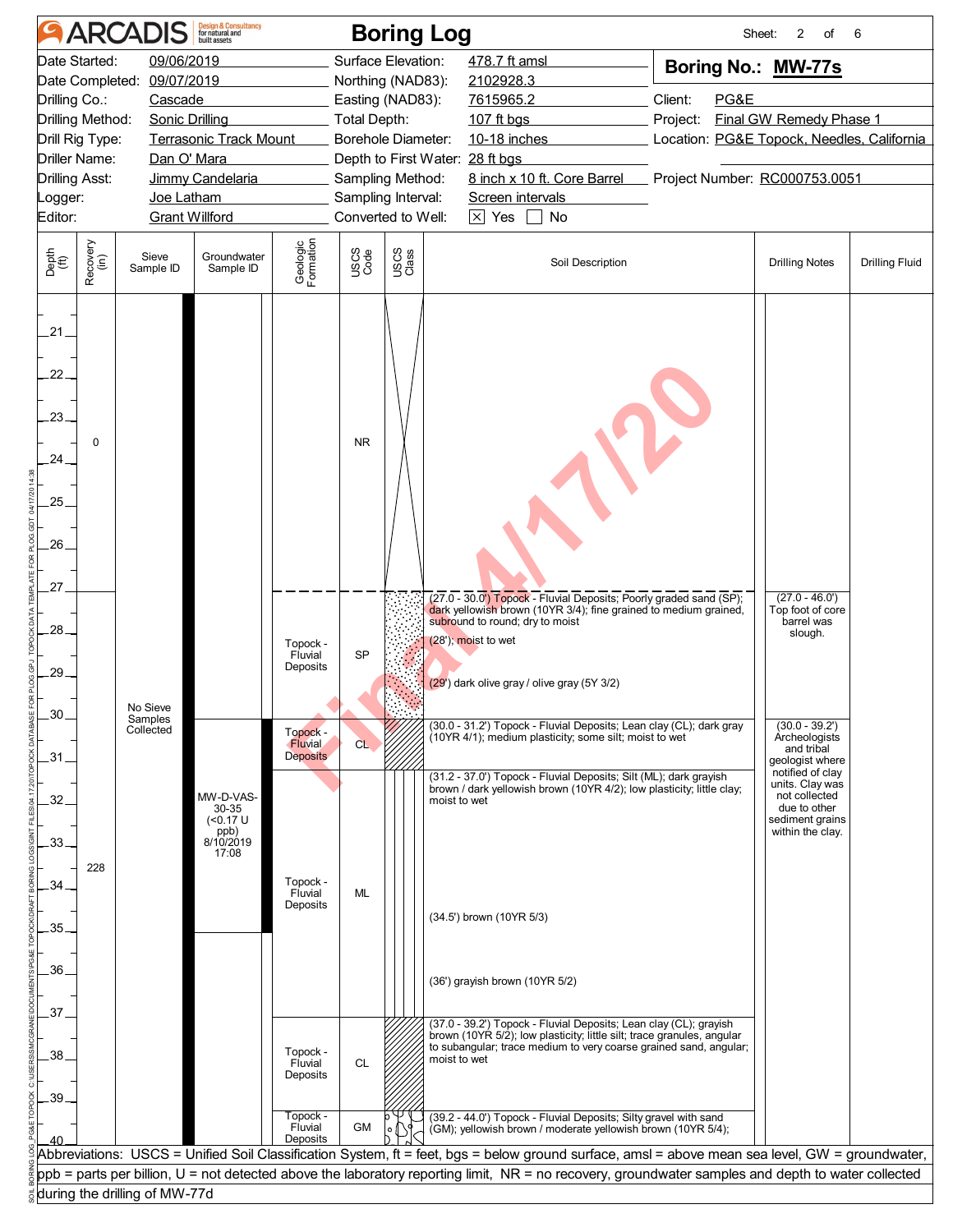|                                                                                                                            |                                                                                                                                                                                                                                                                                                                                                                                                                                                 | <b>ARCADIS</b>                   | <b>Design &amp; Consultancy</b><br>for natural and         |                                                                                                       |                                                                                                                                                   | <b>Boring Log</b>                                                                                                                                                                          |                                                                                                                                                                                                                                                                                                                                                                                                                                                                                                                                                                                                                                                                                                                                                                                                                                                                                                                                                                                                                                                         |  | Sheet:<br>3<br>of                                   | 6                     |
|----------------------------------------------------------------------------------------------------------------------------|-------------------------------------------------------------------------------------------------------------------------------------------------------------------------------------------------------------------------------------------------------------------------------------------------------------------------------------------------------------------------------------------------------------------------------------------------|----------------------------------|------------------------------------------------------------|-------------------------------------------------------------------------------------------------------|---------------------------------------------------------------------------------------------------------------------------------------------------|--------------------------------------------------------------------------------------------------------------------------------------------------------------------------------------------|---------------------------------------------------------------------------------------------------------------------------------------------------------------------------------------------------------------------------------------------------------------------------------------------------------------------------------------------------------------------------------------------------------------------------------------------------------------------------------------------------------------------------------------------------------------------------------------------------------------------------------------------------------------------------------------------------------------------------------------------------------------------------------------------------------------------------------------------------------------------------------------------------------------------------------------------------------------------------------------------------------------------------------------------------------|--|-----------------------------------------------------|-----------------------|
| Editor:                                                                                                                    | Date Started:<br>09/06/2019<br>Date Completed: 09/07/2019<br>Drilling Co.:<br>Cascade<br>Drilling Method:<br><b>Sonic Drilling</b><br>Terrasonic Track Mount<br>Drill Rig Type:<br><b>Driller Name:</b><br>Dan O' Mara<br><b>Drilling Asst:</b><br>Jimmy Candelaria<br>Joe Latham<br>_ogger:<br><u> a shekara ta 1999 a shekara ta 1991 a shekara ta 1991 a shekara ta 1991 a shekara ta 1991 a shekara ta 1991 a </u><br><b>Grant Willford</b> |                                  |                                                            | Total Depth:                                                                                          | Surface Elevation:<br>Northing (NAD83):<br>Easting (NAD83):<br>Borehole Diameter:<br>Sampling Method:<br>Sampling Interval:<br>Converted to Well: | 478.7 ft amsl<br>2102928.3<br>7615965.2<br>107 ft bgs<br>10-18 inches <b>10-18</b><br>Depth to First Water: 28 ft bgs<br>Screen intervals<br>$\boxed{\times}$ Yes $\boxed{\phantom{0}}$ No | Boring No.: MW-77s<br>Client:<br>PG&E<br>Final GW Remedy Phase 1<br>Project:<br>Location: PG&E Topock, Needles, California<br>8 inch x 10 ft. Core Barrel Project Number: RC000753.0051                                                                                                                                                                                                                                                                                                                                                                                                                                                                                                                                                                                                                                                                                                                                                                                                                                                                 |  |                                                     |                       |
| Depth<br>(ft)                                                                                                              | Recovery<br>(in)                                                                                                                                                                                                                                                                                                                                                                                                                                | Sieve<br>Sample ID               | Groundwater<br>Sample ID                                   | Geologic<br>Formation                                                                                 | USCS<br>Code                                                                                                                                      | USCS<br>Class                                                                                                                                                                              | Soil Description                                                                                                                                                                                                                                                                                                                                                                                                                                                                                                                                                                                                                                                                                                                                                                                                                                                                                                                                                                                                                                        |  | <b>Drilling Notes</b>                               | <b>Drilling Fluid</b> |
| .41.<br>.42.<br>.43.<br>44<br>.45<br>46<br>.47.<br>.48<br>.49<br>50<br>.51<br>.52<br>.53<br>.54<br>.55<br>56<br>.57<br>.58 | 228<br>$\Omega$                                                                                                                                                                                                                                                                                                                                                                                                                                 | No Sieve<br>Samples<br>Collected | MW-D-VAS-<br>46-51<br>$(0.47$ ppb)<br>$8/11/2019$<br>12:59 | Topock -<br>Fluvial<br>Deposits<br>Topock -<br>Fluvial<br>Deposits<br>Topock -<br>Fluvial<br>Deposits | <b>GM</b><br>ML<br><b>GM</b><br>NR.                                                                                                               | 'ol<br>ъ<br>∞<br>q<br>0                                                                                                                                                                    | granules to very large pebbles, subangular to round; some<br>medium to very coarse grained sand, angular to subround; little<br>small cobbles, round; little silt; trace clay; some coarser clasts<br>composed of metadiorite; wet<br>(41.5'); some coarser clasts composed of metadiorite; trace<br>quartz and mica; increase in silt, decrease in sand<br>(44.0 - 45.0') Topock - Fluvial Deposits; Gravelly silt (ML); pale<br>brown (10YR 6/3); no plasticity; little granules to very large<br>pebbles, angular; trace clay; little coarser clasts composed of<br>metadiorite; trace quartz and mica; dry to moist<br>(45.0 - 46.0') Topock - Fluvial Deposits; Silty gravel with sand<br>(GM); brown (10YR 5/3); granules to very large pebbles, subround<br>to round; some fine to very coarse grained sand, subround to<br>round; little silt; trace clay; some coarser clasts composed of<br>metadiorite; trace mudstone, siltstone, quartzite, granite, mica;<br>moist to wet<br>(46.0 - 86.0") No recovery (NR); See lithology log for MW-Dd |  | $(46.0 - 86.0')$<br>Did not collect<br>or log core. |                       |
| .59                                                                                                                        |                                                                                                                                                                                                                                                                                                                                                                                                                                                 |                                  |                                                            |                                                                                                       |                                                                                                                                                   |                                                                                                                                                                                            |                                                                                                                                                                                                                                                                                                                                                                                                                                                                                                                                                                                                                                                                                                                                                                                                                                                                                                                                                                                                                                                         |  |                                                     |                       |
|                                                                                                                            |                                                                                                                                                                                                                                                                                                                                                                                                                                                 |                                  |                                                            |                                                                                                       |                                                                                                                                                   |                                                                                                                                                                                            | Abbreviations: USCS = Unified Soil Classification System, ft = feet, bgs = below ground surface, amsl = above mean sea level, GW = groundwater,<br>ppb = parts per billion, U = not detected above the laboratory reporting limit, NR = no recovery, groundwater samples and depth to water collected                                                                                                                                                                                                                                                                                                                                                                                                                                                                                                                                                                                                                                                                                                                                                   |  |                                                     |                       |
|                                                                                                                            |                                                                                                                                                                                                                                                                                                                                                                                                                                                 | during the drilling of MW-77d    |                                                            |                                                                                                       |                                                                                                                                                   |                                                                                                                                                                                            |                                                                                                                                                                                                                                                                                                                                                                                                                                                                                                                                                                                                                                                                                                                                                                                                                                                                                                                                                                                                                                                         |  |                                                     |                       |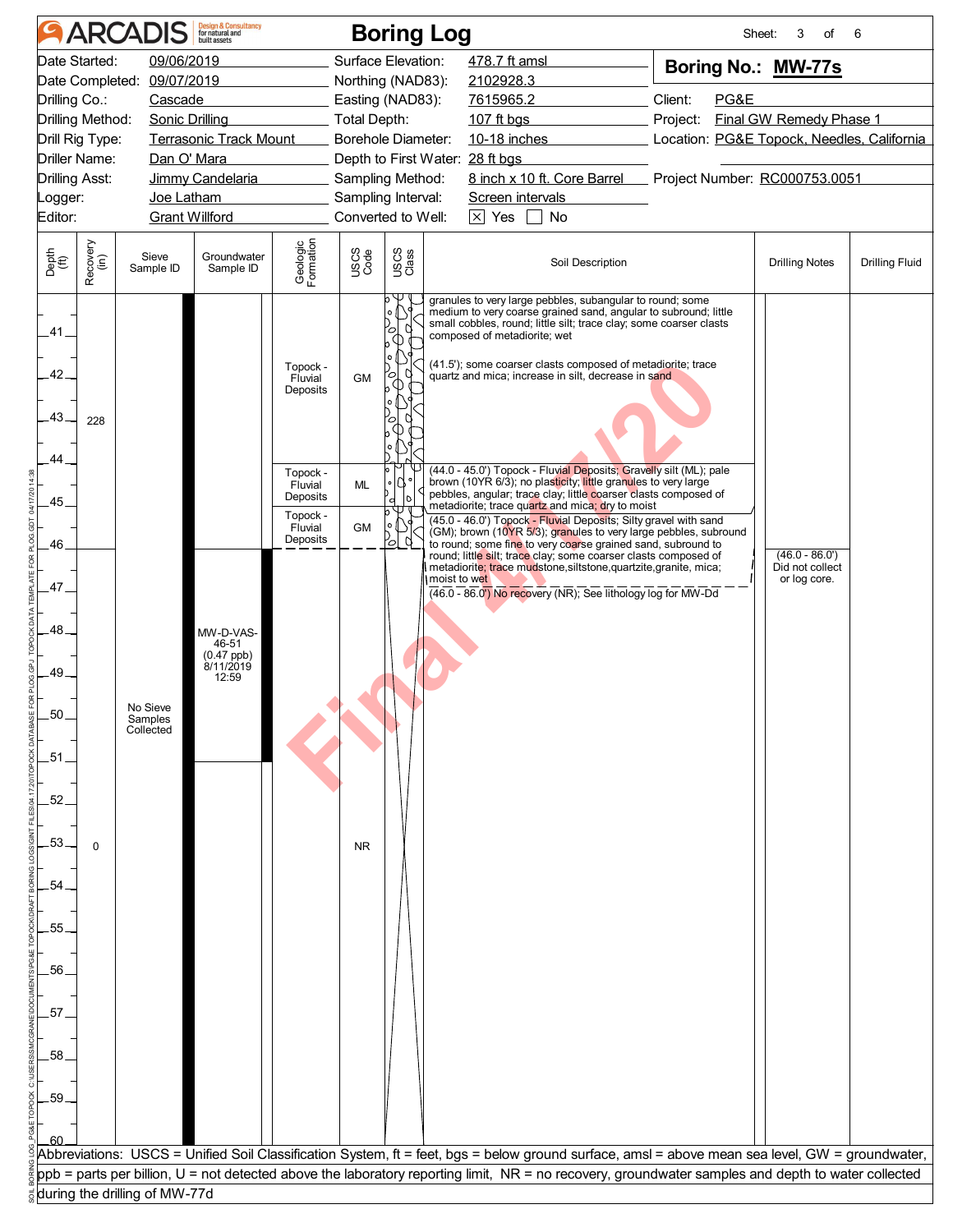|                                                                                                                                                                                                                                                                                                                                     |                  | <b>ARCADIS</b>                   | <b>Design &amp; Consultancy</b><br>for natural and<br>built assets |                       |                                                                                                                                                                                                             | <b>Boring Log</b> |                                                                                                                                                                           |                                                                                                                                                             | Sheet:<br>of<br>4     | 6                     |  |
|-------------------------------------------------------------------------------------------------------------------------------------------------------------------------------------------------------------------------------------------------------------------------------------------------------------------------------------|------------------|----------------------------------|--------------------------------------------------------------------|-----------------------|-------------------------------------------------------------------------------------------------------------------------------------------------------------------------------------------------------------|-------------------|---------------------------------------------------------------------------------------------------------------------------------------------------------------------------|-------------------------------------------------------------------------------------------------------------------------------------------------------------|-----------------------|-----------------------|--|
| 09/06/2019<br>Date Started:<br>Date Completed:<br>09/07/2019<br>Drilling Co.:<br>Cascade<br>Drilling Method:<br><b>Sonic Drilling</b><br>Drill Rig Type:<br><b>Terrasonic Track Mount</b><br>Driller Name:<br>Dan O' Mara<br><b>Drilling Asst:</b><br>Jimmy Candelaria<br>Joe Latham<br>_ogger:<br><b>Grant Willford</b><br>Editor: |                  |                                  |                                                                    |                       | Surface Elevation:<br>Northing (NAD83):<br>Easting (NAD83):<br><b>Total Depth:</b><br>Borehole Diameter:<br>Depth to First Water: 28 ft bgs<br>Sampling Method:<br>Sampling Interval:<br>Converted to Well: |                   | 478.7 ft amsl<br>2102928.3<br>7615965.2<br>107 ft bgs<br>10-18 inches<br>8 inch x 10 ft. Core Barrel<br>Screen intervals<br>$\boxed{\times}$ Yes $\boxed{\phantom{0}}$ No | Boring No.: MW-77s<br>PG&E<br>Client:<br>Final GW Remedy Phase 1<br>Project:<br>Location: PG&E Topock, Needles, California<br>Project Number: RC000753.0051 |                       |                       |  |
| Depth<br>(ft)                                                                                                                                                                                                                                                                                                                       | Recovery<br>(in) | Sieve<br>Sample ID               | Groundwater<br>Sample ID                                           | Geologic<br>Formation | USCS<br>Code                                                                                                                                                                                                | USCS<br>Class     | Soil Description                                                                                                                                                          |                                                                                                                                                             | <b>Drilling Notes</b> | <b>Drilling Fluid</b> |  |
| $-61-$<br>62.<br>$-63-$<br>.64.<br>$-65$<br>$-66$<br>$-67-$<br>$-68.$<br>.69.<br>.70<br>.72<br>.73<br>.74<br>$-75.$<br>.76.<br>.77<br>-78<br>-79<br>80                                                                                                                                                                              | 0                | No Sieve<br>Samples<br>Collected |                                                                    |                       | <b>NR</b>                                                                                                                                                                                                   |                   | Abbreviations: USCS = Unified Soil Classification System, ft = feet, bgs = below ground surface, amsl = above mean sea level, GW = groundwater,                           |                                                                                                                                                             |                       |                       |  |
|                                                                                                                                                                                                                                                                                                                                     |                  |                                  |                                                                    |                       |                                                                                                                                                                                                             |                   | ppb = parts per billion, U = not detected above the laboratory reporting limit, NR = no recovery, groundwater samples and depth to water collected                        |                                                                                                                                                             |                       |                       |  |
|                                                                                                                                                                                                                                                                                                                                     |                  | during the drilling of MW-77d    |                                                                    |                       |                                                                                                                                                                                                             |                   |                                                                                                                                                                           |                                                                                                                                                             |                       |                       |  |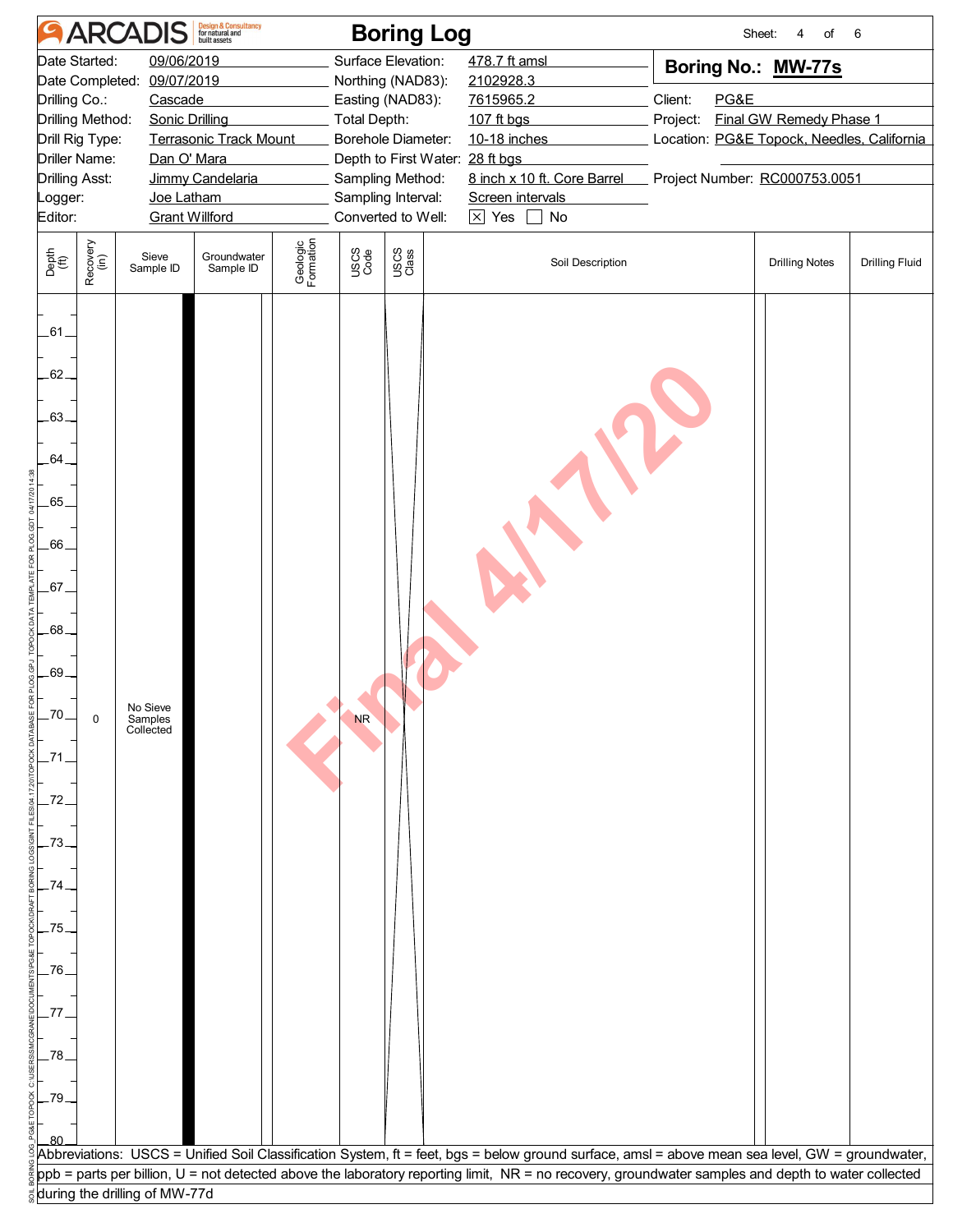|                                                                                                                                                                                                                                                                                                                                         |                  | <b>ARCADIS</b>                   | <b>Design &amp; Consultancy</b><br>for natural and      |                                  |                                                                                                                                                                                                             | <b>Boring Log</b> |                                                                                                                                                                                                                                                                                                                                                                                                                                                                                                                                                                                                                                                                                             |                                                                                                                                                                                         | 5<br>Sheet:<br>of     | 6                     |  |
|-----------------------------------------------------------------------------------------------------------------------------------------------------------------------------------------------------------------------------------------------------------------------------------------------------------------------------------------|------------------|----------------------------------|---------------------------------------------------------|----------------------------------|-------------------------------------------------------------------------------------------------------------------------------------------------------------------------------------------------------------|-------------------|---------------------------------------------------------------------------------------------------------------------------------------------------------------------------------------------------------------------------------------------------------------------------------------------------------------------------------------------------------------------------------------------------------------------------------------------------------------------------------------------------------------------------------------------------------------------------------------------------------------------------------------------------------------------------------------------|-----------------------------------------------------------------------------------------------------------------------------------------------------------------------------------------|-----------------------|-----------------------|--|
| Date Started:<br>09/06/2019<br>Date Completed: 09/07/2019<br>Drilling Co.:<br>Cascade<br>Drilling Method:<br><b>Sonic Drilling</b><br>Drill Rig Type:<br><b>Terrasonic Track Mount</b><br><b>Driller Name:</b><br>Dan O' Mara<br><b>Drilling Asst:</b><br>Jimmy Candelaria<br>Joe Latham<br>Logger:<br><b>Grant Willford</b><br>Editor: |                  |                                  |                                                         |                                  | Surface Elevation:<br>Northing (NAD83):<br>Easting (NAD83):<br><b>Total Depth:</b><br>Borehole Diameter:<br>Depth to First Water: 28 ft bgs<br>Sampling Method:<br>Sampling Interval:<br>Converted to Well: |                   | 478.7 ft amsl<br>2102928.3<br>7615965.2<br>107 ft bgs<br>10-18 inches<br>Screen intervals<br>$\boxed{\times}$ Yes $\boxed{\phantom{0}}$ No                                                                                                                                                                                                                                                                                                                                                                                                                                                                                                                                                  | Boring No.: MW-77s<br>Client:<br>PG&E<br>Final GW Remedy Phase 1<br>Project:<br>Location: PG&E Topock, Needles, California<br>8 inch x 10 ft. Core Barrel Project Number: RC000753.0051 |                       |                       |  |
| Depth<br>(ft)                                                                                                                                                                                                                                                                                                                           | Recovery<br>(in) | Sieve<br>Sample ID               | Groundwater<br>Sample ID                                | Geologic<br>Formation            | USCS<br>Code                                                                                                                                                                                                | USCS<br>Class     | Soil Description                                                                                                                                                                                                                                                                                                                                                                                                                                                                                                                                                                                                                                                                            |                                                                                                                                                                                         | <b>Drilling Notes</b> | <b>Drilling Fluid</b> |  |
| .81.<br>82<br>.83<br>84<br>.85                                                                                                                                                                                                                                                                                                          | $\Omega$         |                                  |                                                         |                                  | <b>NR</b>                                                                                                                                                                                                   |                   |                                                                                                                                                                                                                                                                                                                                                                                                                                                                                                                                                                                                                                                                                             |                                                                                                                                                                                         |                       |                       |  |
| .86<br>.87.<br>.88<br>.89                                                                                                                                                                                                                                                                                                               |                  |                                  |                                                         | Topock -<br>Alluvium<br>Deposits | <b>SM</b>                                                                                                                                                                                                   | r                 | (86.0 - 88.0') Topock - Alluvium Deposits; Silty sand with gravel<br>(SM); dark yellowish brown (10YR 4/4); fine grained to very coarse<br>grained, angular to subround; little granules to very large pebbles,<br>angular to subangular; little silt; trace small cobbles, subround;<br>trace coarser clasts composed of metadiorite; trace mica and<br>granite; wet<br>(88.0 - 100.0') Topock - Alluvium Deposits; Silty gravel with sand<br>(GM); dark yellowish brown (10YR 4/4); granules to very large<br>pebbles, angular to subround; and fine to very coarse grained<br>sand, subangular to subround; little silt; some coarser clasts<br>composed of metadiorite; trace mica; wet |                                                                                                                                                                                         |                       |                       |  |
| .90<br>.91<br>.92                                                                                                                                                                                                                                                                                                                       |                  | No Sieve<br>Samples<br>Collected | MW-D-VAS-                                               |                                  |                                                                                                                                                                                                             |                   |                                                                                                                                                                                                                                                                                                                                                                                                                                                                                                                                                                                                                                                                                             |                                                                                                                                                                                         |                       |                       |  |
| .93<br>94<br>95<br>.96.                                                                                                                                                                                                                                                                                                                 | 168              |                                  | 91-56<br>$($ <0.033 U<br>$p$ ppb)<br>8/12/2019<br>10:38 | Topock -<br>Alluvium<br>Deposits | <b>GM</b>                                                                                                                                                                                                   |                   |                                                                                                                                                                                                                                                                                                                                                                                                                                                                                                                                                                                                                                                                                             |                                                                                                                                                                                         |                       |                       |  |
| 97<br>.98<br>.99                                                                                                                                                                                                                                                                                                                        |                  |                                  |                                                         |                                  |                                                                                                                                                                                                             |                   | (98'); increase in silt content, decrease in sand and granules to<br>very large pebbles<br>Abbreviations: USCS = Unified Soil Classification System, ft = feet, bgs = below ground surface, amsl = above mean sea level, GW = groundwater,                                                                                                                                                                                                                                                                                                                                                                                                                                                  |                                                                                                                                                                                         |                       |                       |  |
|                                                                                                                                                                                                                                                                                                                                         |                  | during the drilling of MW-77d    |                                                         |                                  |                                                                                                                                                                                                             |                   | ppb = parts per billion, U = not detected above the laboratory reporting limit, NR = no recovery, groundwater samples and depth to water collected                                                                                                                                                                                                                                                                                                                                                                                                                                                                                                                                          |                                                                                                                                                                                         |                       |                       |  |